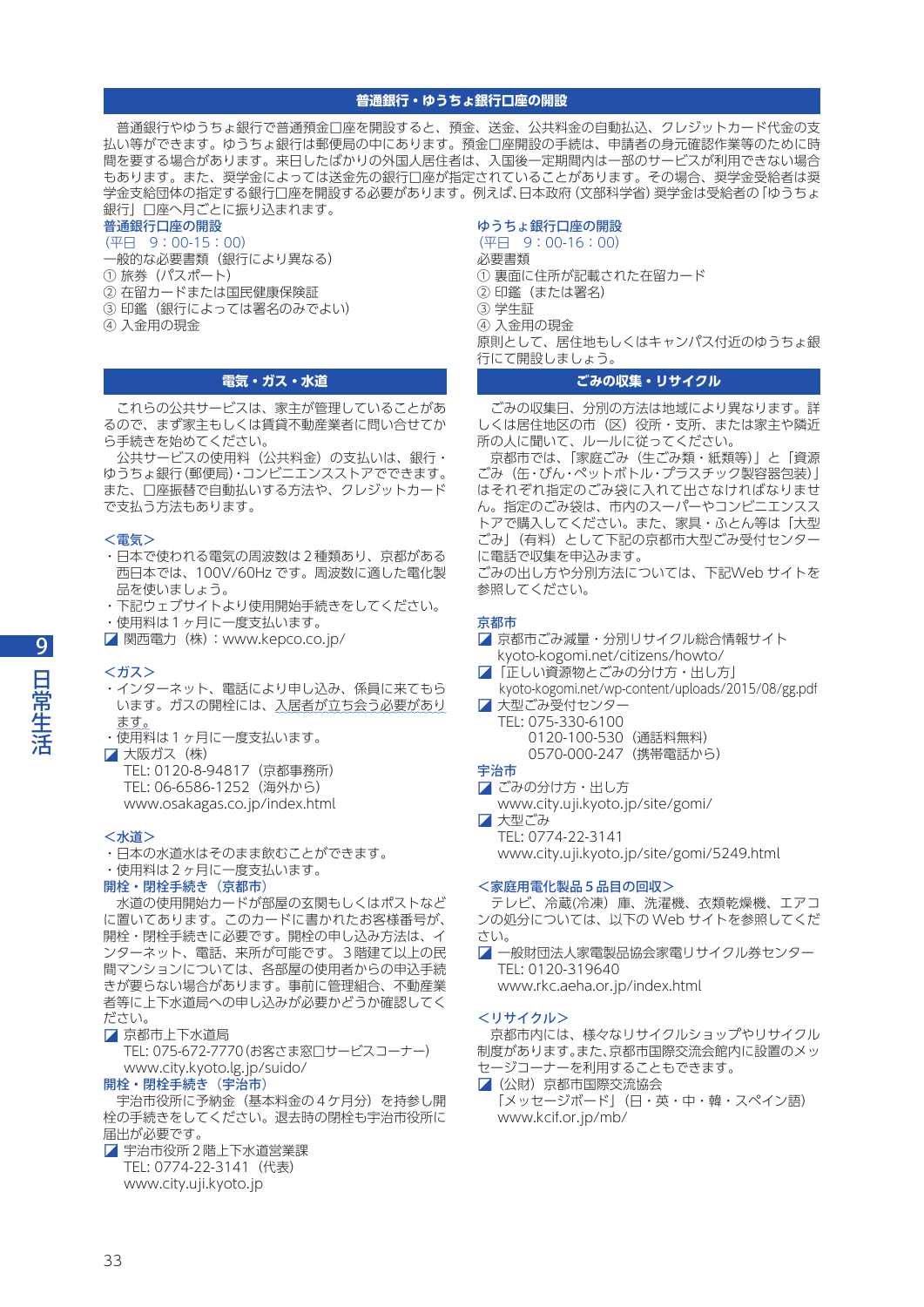## **Opening a Saving Account**

By opening an account at a bank or a Japan Post Bank (Yucho Bank), students will be able to deposit and transfer money, arrange automatic withdrawal for public utilities and credit card payments, etc. Please note that, in some instances, it can take up to several weeks to open a savings account as the applicant's identity must be confirmed.

 For newly arrived foreign nationals, certain account services may be unavailable for the first several months. In addition, some scholarship recipients may be required to open an account at a particular bank as some scholarship foundations designate the banks to which they will send scholarship payments. For example, MEXT Scholarship payments are deposited monthly into the recipients' Japan Post Bank (Yucho Bank) accounts

## To Open a Bank Account

(Mon-Fri, 9:00-15:00 except holidays)

- Generally Required Items (may vary by bank)
- ① Passport
- ② Residence Card or National Health Insurance Card ③ Personal seal (Incan・Stamp)
- Some banks accept signature as a substitute for 'inkan'.
- ④ Cash for deposit

## **Electricity・Gas・Water**

First, check with the landlord or the real-estate agent as to what utility (electricity, gas, water, etc.) fees are included in the rent.

 Utility fees can be paid at a bank, post office, or convenience store. Arrangements can also be made to have them withdrawn directly from a bank account or paid by credit card.

#### <Electricity>

- ・In Japan, there are two different electric frequencies. In Kyoto, the frequency is 100V/60Hz. Be sure to use electrical appliances matching this frequency.
- ・To connect your electrical supply, visit the company's website mentioned below.
- ・The utility fee is calculated each month.
- Kansai Electric Power Co., Inc. (Kansai Denryoku) www.kepco.co.jp/english/home/denki/07.html

#### <Gas>

- ・To connect your gas supply, make an appointment for service representative to visit your home and open the gas valve. You can request the appointment either via the internet or by telephone.
- Note: Someone must be home at the appointed time
- ・The utility fee is calculated each month.
- ◪ Osaka Gas Co., Ltd. TEL: 0120-894-817 (Kyoto Branch) TEL: +81-6-6586-1252 (from overseas) www.osakagas.co.jp/en/index.html

#### <Water>

・Tap water is safe for drinking.

・The utility fee is calculated every two months. Opening/Closing the Water valve (Kyoto City)

A water service card should be found hanging on the front door or post box of a newly rented residences. The customer number on the card will be required when contacting the Waterworks Bureau to connect to the water supply. You can apply for connection via the internet, by phone, or in person at the Waterworks Bureau. In private apartment buildings over three stories high, it may not be necessary for each resident to apply individually. Contact the apartment's management company or the real estate agency to confirm whether or not you need to apply.

- Waterworks Bureau, Kyoto City
	- TEL: 075-672-7770 (Customer Service Center) www2.city.kyoto.lg.jp/suido/engtop.htm

#### Opening/Closing the Water valve (Uji City)

Pay the initial fee (four months of the basic charge) and apply to have your water valve opened at the Uji city hall. The Uji city hall must also be notified before moving out, to close your water valve.

- Waterworks Bureau, second floor of the Uji City Hall TEL: 0774-22-3141
	- www.city.uji.kyoto.jp (Japanese only)

# To Open a Post Bank Account

#### (Mon-Fri, 9:00-16:00 except holidays) Required Items

- ① Residence Card that shows your current address in Japan
- ② Personal seal (Incan・Stamp) or signature
- ③ Student ID Card
- ④ Cash for deposit

 Open an account at the Post Bank in the city where you live or near the campus in principal.

#### **Refuse Collection/Recycle**

Collection days and the rules for separation of trash by type will vary depending on the area in which you live. For detailed information, please ask your landlord, neighbors or the City/Ward Office, and follow the rules when disposing of trash.

Kyoto city requires that "household refuse" (garbage/paper items) and "recyclable garbage" (aluminum cans/glass bottles/PET bottles/plastic items) put out for collection be placed in specially designated bags. These bags can be purchased at convenience stores and supermarkets in Kyoto City. To dispose of large items such as furniture or bedding (for a fee), please contact the Kyoto City Large Garbage Collection Center below.

 Rules for putting out and separating garbage in Kyoto City and Uji City are detailed in the following websites.

## Kyoto City

- $\Gamma$  Ways to separate and dispose of garbage and recyclables
- kyoto-kogomi.net/wp-content/uploads/2016/04/gg-eng.pdf ■ How to Reduce Waste, Recycle and Dispose of Garbage in Kyoto City
- www.jeeeco.org/projectE/booklets.html
- ◪ Kyoto City Large Garbage Collection Center (Ogata Gomi Uketsuke Center) TEL: 075-330-6100
	- 0120-000-530 (toll free) 0570-000-247 (by cell phone)
	-

## Uji City

 $\nabla$  Uji City Hall

- TEL: 0774-22-3141
- www.city.uji.kyoto.jp/site/gomi/ (Japanese only)
- Uji City Hall Large-Garbage Collection (Gomi Genryo Suishin-ka/Jigyo-ka)
- TEL: 0774-22-3141

www.city.uji.kyoto.jp/site/gomi/5249.html (Japanese only)

## <Disposal of 5 home appliances>

Please refer to the following websites for disposal of TVs, air-conditioners, washing macchines, cloths driers, and refrigerators.

- Association for Electric Home Appliances TEL: 0120-319640
	- www.rkc.aeha.or.jp/index.html (Japanese only)

## <Recycle>

Kyoto City has various recycle shops and recycle systems.The Message Corner inside the lobby of the Kyoto International Community House is also available for posting and viewing 'items for sale' and other notices.

◪ Kyoto City International Foundation Internet "Message Board" www.kcif.or.jp/mb/eng/

(Japanese/English/Chinese/Korean/Spanish)

9

Daily Life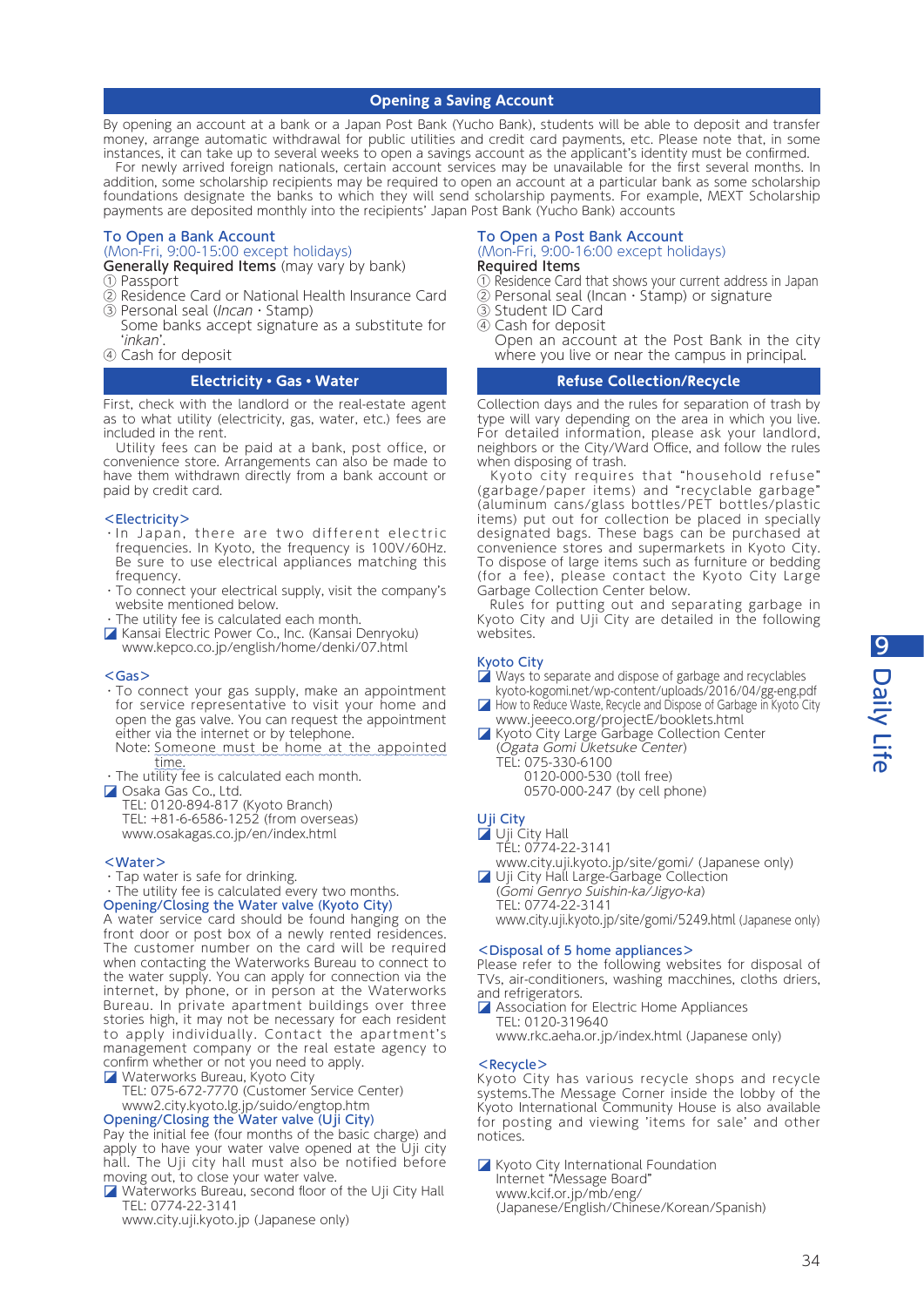## **携帯電話**

 携帯電話は、街の携帯電話販売店で申し込みます。必要 書類は店舗により異なるため、携帯電話を購入する店で確 **認してください。在留カード、旅券 (パスポート)、学生証、** 国民健康保険証、預金通帳、キャッシュカード、クレジッ トカードなどが必要なことが多いようです。プリペイド SIM なら、インターネット、コンビニエンスストア、家 電量販店、空港などで購入でき、すぐ使うことができます。 外国人専門の携帯電話会社

■ GTN Mobile (日・英・中・韓・ベトナム・ネパール語、 インドネシア語に対応) gtn-mobile.com/

## **インターネット**

 インターネットへの接続方法は、使用回線によって異な ります。住居で利用できるプロバイダーを不動産業者や大 家さんに確認しましょう。なお、京都大学では ,世界中の 大学等教育研究機関の間での無線LAN ローミング(相互 利用)環境を提供するサービス "eduroam" に参加してい ます。学外eduroam参加機関所属の方は、各所属機関に おいて取得した eduroam アカウントを確認・設定した上 で利用してください。

◪ 京都大学情報環境機構"eduroam" u.kyoto-u.jp/m26qp

## **家族や日常生活のための情報**

#### <子供が産まれたら>

 留学中に子供が生まれた場合は必ず病院で出生証明書を もらい、市(区)役所、自国の大使館に問い合せて、それ ぞれ、住民登録と被保険者の追記、旅券(パスポート)、 在留資格の取得などの手続きをしてください。なお、国民 健康保険加入者は、居住地区の役所に申請すると、「出産 育児一時金」が支給されます。国民健康保険以外の健康保 険に加入している場合は、加入している保険に出産一時金 を請求します。その他、子供のいる家庭への様々な助成制 度があります。

 詳しい情報は、下記の京都大学国際交流サービスオフィ スのサイトに掲載されていますので、参考にしてください。 ■ 京都大学国際交流サービスオフィス

kuiso.oc.kyoto-u.ac.jp/life/for\_family/ja

## **自転車について**

 安全のため、自転車に乗る際は以下の規則を必ず守るよ うにしてください。

- <乗り方のルール>
- ・原則として、車道の左側を走行します。
- ・「自転車歩道通行可」の標識がある所は、歩道を走行で きます。速度を落とし、歩行者を優先して車道寄りを走 行します。
- ・交差点で自動車と同じように右折しない。「自転車横断 帯」がある場合はそこを通行する。
- ・特に人通りの多い所では、自転車を押して通る。
- ・飲酒運転、二人乗り、並進は禁止。
- ・夜間は必ず自転車灯を点ける。
- ・携帯電話やイヤホンまたはヘッドホンを使用しながら運 転してはいけません。
- ・自転車をとめるときは必ず鍵をかける。
- ・子供はヘルメット着用が義務付けられています。
- ・傘をさして運転をしてはいけません。
- ・信号機の信号に従う。
- ・一時停止すべきことを示す標識等がある場合は、一時停 止する。
- ・急な進路変更をしてはいけません。

※ルールに違反すると罰則を受ける場合があります。

◪ 自転車ルールと罰則(京都府警察) www.pref.kyoto.jp/fukei/kotu/koki\_k\_t/jitensha/index.html

#### <自転車保険>

 近年、自転車による事故が交通事故の約2割を占め、運 転者がケガを負うだけでなく、加害者となる死傷事故が増 加しています。こうした事故では、多額の損害賠償を求め られる場合があります。

 京都府では自転車利用者は、自転車保険への加入が義務 付けられています。また、未成年者が自転車に乗る場合も、 保護者が未成年者の分も保険に加入するようにしてくださ い。自転車保険は、自転車に乗っている時に事故を起こし、 他人にケガや死亡させた場合の損害賠償や自身がケガをし た場合の治療費を補償するものです。すでに加入されてい る損害保険(火災保険、自動車保険など)があれば、その 保険の補償内容を確認してください。もし、個人賠償責任 補償が含まれていない場合は、自転車による対人・対物事 故に対応した個人賠償責任保険(補償額最高1事故1億円) に加入してください。

 なお、京都大学に在籍している留学生は京都大学生活共 同組合の学生賠償責任保険に加入していれば、自転車保険 に別途加入する必要はありません(P.29「各種保険につ いて」を参照)。

#### <自転車の購入方法>

 新品を自転車店等で購入する他に、リサイクルショップ 等で中古品を購入することも可能です。市内には中古自転 車を専門に販売する店舗が各所にあります。

なお、帰国の際には、大型ごみとして処分するか (P.33 参照)、リサイクルに出すなどして、放置しないでください。

#### <防犯登録>

 自転車購入時に、その店で防犯登録をすることが義務づ けられています。登録には、健康保険証などの名前と住所 が確認できる身分証明書と 600 円が必要です。登録の有 効期限は 10 年です。購入時に販売店からもらう登録カー ドの控えは必ず保管しておきます。他人から自転車を譲り 受けるときは、前の所有者の防犯登録カードや自転車の保 証書も一緒にもらい、自転車店で登録カードを自分名義に 書き換えてもらいます。もし盗難にあったら、防犯登録カー ドの控えを持って近くの交番に届け出ます。

#### <自転車を置くときの注意>

 自転車を道路などに置くと、多くの人の迷惑になります。 駐輪場など決められた場所に置きましょう。

 京都市では条例によって、駅の前など自転車放置禁止区 域に置かれた自転車を撤去(他の場所に移動)しています。

#### <自転車が撤去されたら>

 止めている自転車がない場合は、まず近くの看板や貼紙 を見ます。撤去の場合、撤去と保管場所を知らせるシール が貼ってあるので、そこに取りに行きます。撤去された自 転車は、4週間、市内の保管場所に置かれます。その間に 取りに行かなければ処分されます。

**■ 保管場所の検索:kyoto-bicycle.com/removal (日本語のみ)** 

#### 自転車の受取に必要なアイテム

- ① 自転車の鍵
- ② 在留カード等、名前と住所が確認できるもの
- ③ 撤去・保管料 3,500 円
- ※防犯登録カードの控えを提示すると自転車の特定に役立 ちます。

#### 京都市内の撤去自転車についての問い合せ

■ 京都市建設局自転車政策推進室 (日本語のみ) TEL: 075-222-3565

9